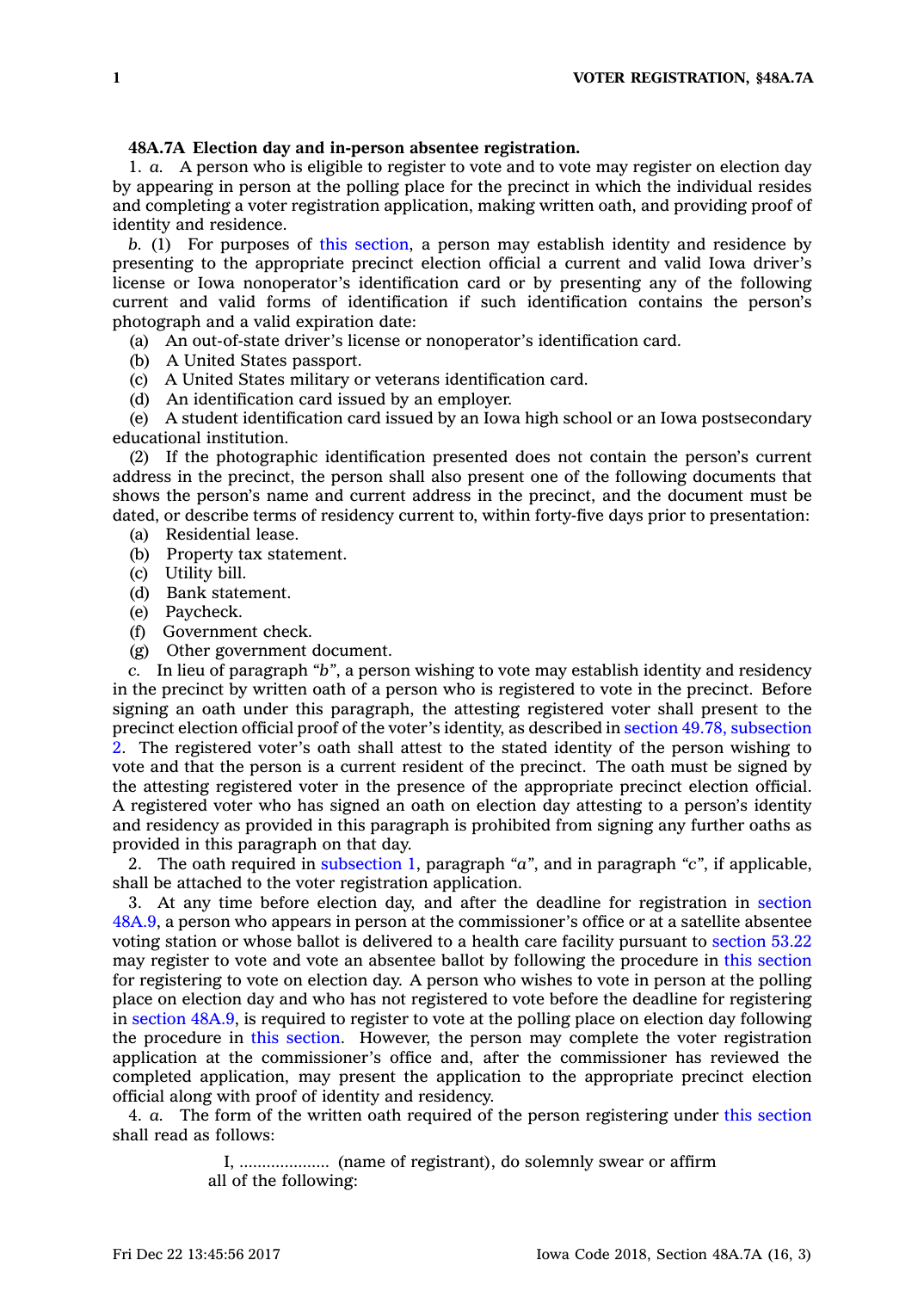I am <sup>a</sup> resident of the ............ precinct, ............ ward or township, city of ...................., county of ...................., Iowa.

I am the person named above.

I live at the address listed below.

I do not claim the right to vote anywhere else.

I have not voted and will not vote in any other precinct in this election.

I understand that any false statement in this oath is <sup>a</sup> class "D" felony punishable by no more than five years in confinement and <sup>a</sup> fine of at least seven hundred fifty dollars but not more than seven thousand five hundred dollars.

.................................................... Signature of Registrant

....................................................

Address

.................................................... Telephone (optional to provide)

Subscribed and sworn before me on ........ (date).

....................................................

Signature of Precinct Election Official

*b.* The form of the written oath required of <sup>a</sup> person attesting to the identity and residency of the registrant shall read as follows:

> I, .................... (name of registered voter), do solemnly swear or affirm all of the following:

> I am <sup>a</sup> preregistered voter in this precinct or I registered to vote in this precinct today, and <sup>a</sup> registered voter did not sign an oath on my behalf. I have not signed an oath attesting to the identity and residence of any other person in this election.

> I am <sup>a</sup> resident of the ............ precinct, ............ ward or township, city of ...................., county of ...................., Iowa.

> I reside at ............................ (street address) in .................... (city or township).

> I personally know .................... (name of registrant), and I personally know that .................... (name of registrant) is <sup>a</sup> resident of the ............ precinct, .................... ward or township, city of ...................., county of ...................., Iowa.

> I understand that any false statement in this oath is <sup>a</sup> class "D" felony punishable by no more than five years in confinement and <sup>a</sup> fine of at least seven hundred fifty dollars but not more than seven thousand five hundred dollars.

.................................................... Signature of Registered Voter

Subscribed and sworn before me on ........ (date).

....................................................

Signature of Precinct Election Official

5. *a.* If <sup>a</sup> person registers to vote under this [section](https://www.legis.iowa.gov/docs/code/48A.7A.pdf) at <sup>a</sup> polling place that has access to an electronic poll book, the precinct election official shall verify against <sup>a</sup> database maintained by the state commissioner that the person has not been convicted of <sup>a</sup> felony or, if the person has been convicted of <sup>a</sup> felony, the person has had the person's voting rights restored. If the precinct election official determines that the person has not been convicted of <sup>a</sup> felony or has been convicted of <sup>a</sup> felony but the person's voting rights have been restored, the precinct election official shall furnish <sup>a</sup> ballot to the voter. If the database indicates that the person has been convicted of <sup>a</sup> felony and that the person's voting rights have not been restored, the precinct election official shall challenge the person under [section](https://www.legis.iowa.gov/docs/code/49.79.pdf) 49.79.

*b.* If <sup>a</sup> person registers to vote under this [section](https://www.legis.iowa.gov/docs/code/48A.7A.pdf) at <sup>a</sup> polling place that does not have